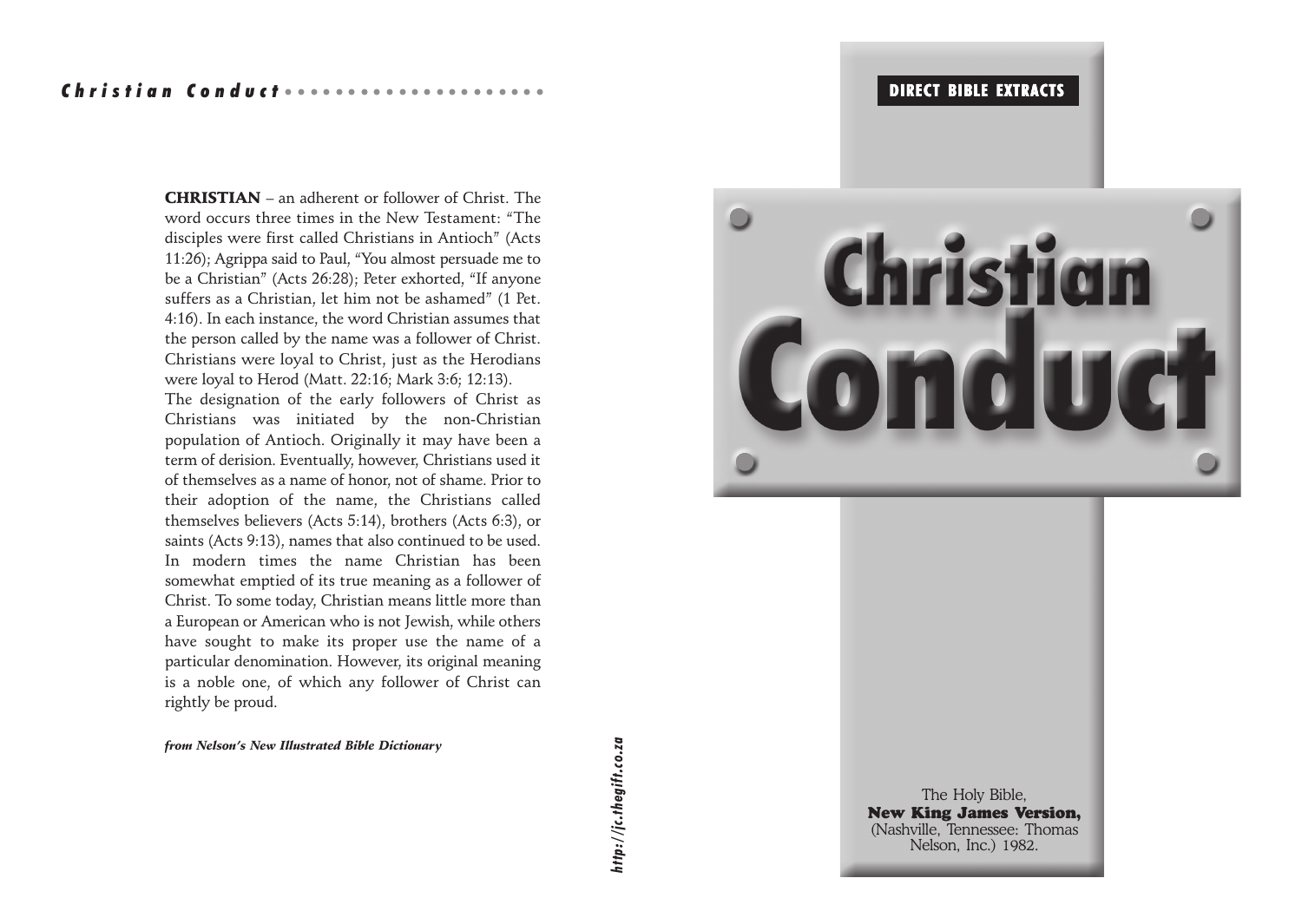**This booklet has been compiled from the new Topical Textbook, and the Bible extracts taken from the references mentioned in the Bible. I hope that this may become easier for you to find out His message relating to this Topic directly from the Bible, and how you could apply this to your personal life according to the world around you and your own circumstances.**

 *Believing* **in the message and without doubt, one begins to realize how from the beginning of the Bible until the end, God does give us the same message, and no matter how we try to interpret it, the essence and core of our explanation comes directly from the His Word.**

 **We will miss out on the issues relating to these extracts but I trust that these extracts will lead you to further study these circumstances and story leading to these messages.**

 **This has been my Way of discovery, from my own personal decision to find out more about my Creator and what He wants of me. Through His Word He has revealed many insights that have excited me to keep searching for more, and this has now become a daily habit for me.**

 **Best wishes in your discovery, through your own and personal commitment!**

*Enjoy your Day!* **. . .through Jesus Christ our saviour!**

#### **Henrique Martins**

#### *http://jc.thegift.co.za*

©with permission of Logos Research Systems, Inc.

6 Blessed *are* those who hunger and thirst for righteousness, For they shall be filled. 7 Blessed *are* the merciful, For they shall obtain mercy. 8 Blessed *are* the pure in heart, For they shall see God. 9 Blessed *are* the peacemakers, For they shall be called sons of God. <sup>10</sup> Blessed are those who are persecuted for righteousness' sake, For theirs is the kingdom of heaven. <sup>11</sup> "Blessed are you when they revile and persecute you, and say all kinds of evil against you falsely for My sake. 12 "Rejoice and be exceedingly glad, for great *is* your reward in heaven, for so they persecuted the prophets who were before you.

○○○○○○○○○○○○○○○○○○○○○○○○○○○○○○○○○○ ○○○○○

#### *John 15:10*

<sup>10</sup> "If you keep My commandments, you will abide in My love, just as I have kept My Father's commandments and abide in His love.

#### *John 7:17*

<sup>17</sup> "If anyone wants to do His will, he shall know concerning the doctrine, whether it is from God or *whether* I speak on My own *authority*.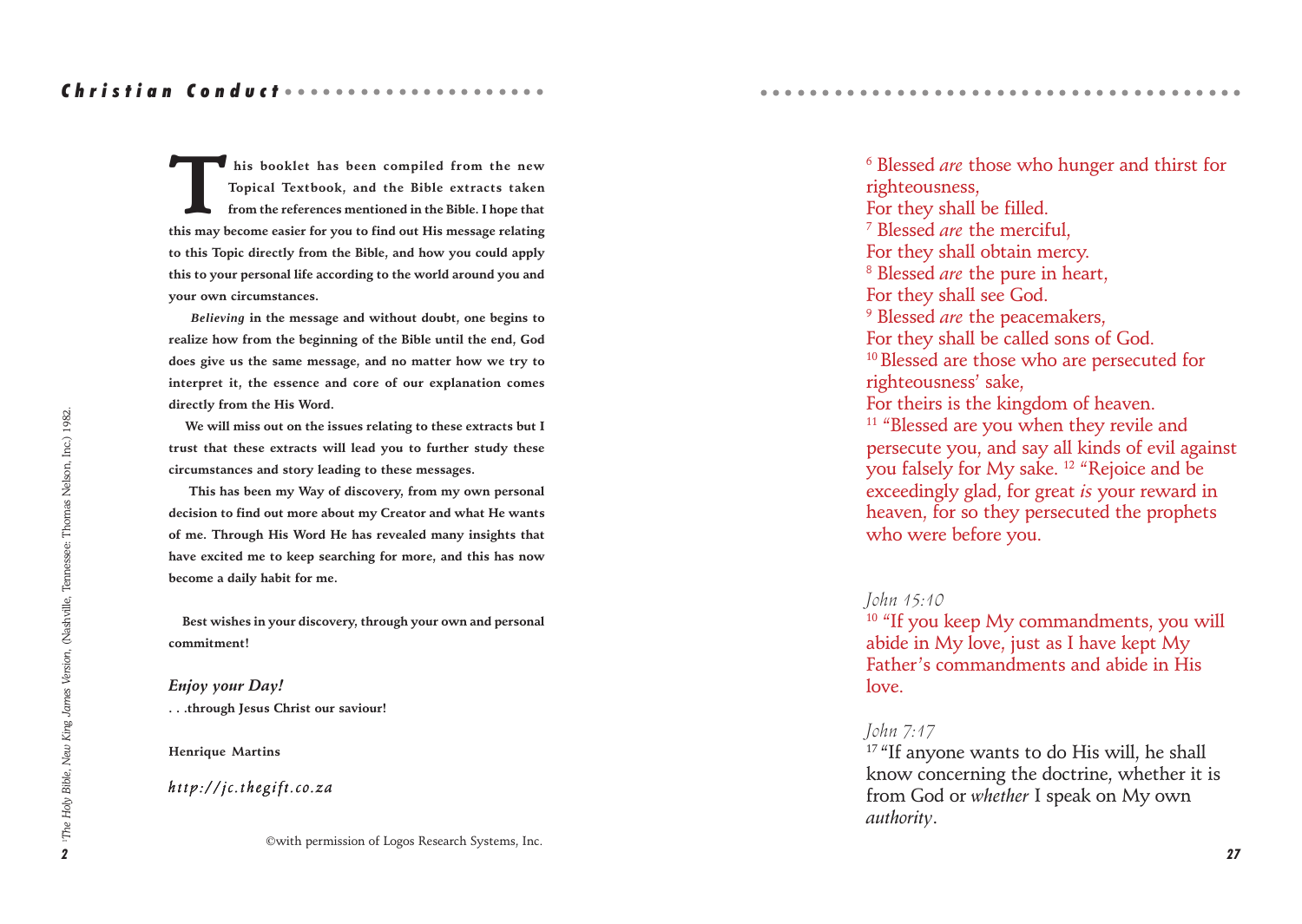Nor sits in the seat of the scornful; 2 But his delight *is* in the law of the LORD, And in His law he meditates day and night. 3 He shall be like a tree Planted by the rivers of water, That brings forth its fruit in its season, Whose leaf also shall not wither; And whatever he does shall prosper.

#### *Psalm 19:9-11*

<sup>9</sup> The fear of the Lord *is* clean, enduring forever;

The judgments of the LORD *are* true *and* righteous altogether. 10 More to be desired *are they* than gold,

Yea, than much fine gold; Sweeter also than honey and the honeycomb.  $11$  Moreover by them Your servant is warned, *And* in keeping them *there is* great reward.

#### *Psalm 50:23*

<sup>23</sup> Whoever offers praise glorifies Me; And to him who orders his conduct *aright* I will show the salvation of God."

#### *Matthew 5:3-12*

<sup>3</sup> **"Blessed** are the poor in spirit, For theirs is the kingdom of heaven. 4 Blessed *are* those who mourn, For they shall be comforted. 5 Blessed *are* the meek, For they shall inherit the earth.

#### ○○○○○○○○○○○○○○○○○○○○○○○○○○○○○○○○○○ ○○○○○ from the New Topical Textbook

## *Conduct, Christian.*

- 1. Believing God. **Mr 11:22; Joh 14:11,12***.*
- 2. Fearing God. **Ec 12:13; 1Pe 2:17.**
- 3. Loving God. **De 6:5; Mt 22:37.**
- 4. Following God. **Eph 5:1; 1Pe 1:15,16.**
- 5. Obeying God. **Lu 1:6; 1Jo 5:3.**
- 6. Rejoicing in God. **Ps 33:1; Hab 3:18.**
- 7. Believing in Christ. **Joh 6:29; 1Jo 3:23.**
- 8. Loving Christ. **Joh 21:15; 1Pe 1:7,8.**
- 9. Following the example of Christ. **Joh 13:15; 1Pe 2:21-24.**
- 10. Obeying Christ. **Joh 14:21; 15:14.**
- 11. Living
	- a. To Christ. **Ro 14:8; 2Co 5:15.**
	- b. To righteousness. **Mic 6:8; Ro 6:18; 1Pe 2:24.**
	- c. Soberly, righteously, and godly. **Tit 2:12.**
- 12. Walking
	- a. Honestly. **1Th 4:12.**
	- b. Worthy of God. **1Th 2:12.**
	- c. Worthy of the Lord. **Col 1:10.**
	- d. In the Spirit. **Ga 5:25.**
	- e. After the Spirit. **Ro 8:1.**
	- f. In newness of life. **Ro 6:4.**
	- g. Worthy of vocation. **Eph 4:1.**
	- h. As children of light. **Eph 5:8.**
- 13. Rejoicing in Christ. **Php 3:1; 4:4.**
- 14. Loving one another. **Joh 15:12; Ro 12:10; 1Co 13:1-13; Eph 5:2; Heb 13:1.**
- 15. Striving for the faith. **Php 1:27; Jude 1:3.**
- 16. Putting away all sin. **1Co 5:7; Heb 12:1.**
- 17. Abstaining from all appearance of evil. **1Th 5:22.**
- 18. Perfecting holiness. **Mt 5:48; 2Co 7:1; 2Ti 3:17.**
- 19. Hating defilement. **Jude 1:23.**
- 20. Following after that which is good. **Php 4:8; 1Th 5:15; 1Ti 6:11.**
- 21. Overcoming the world. **1Jo 5:4,5.**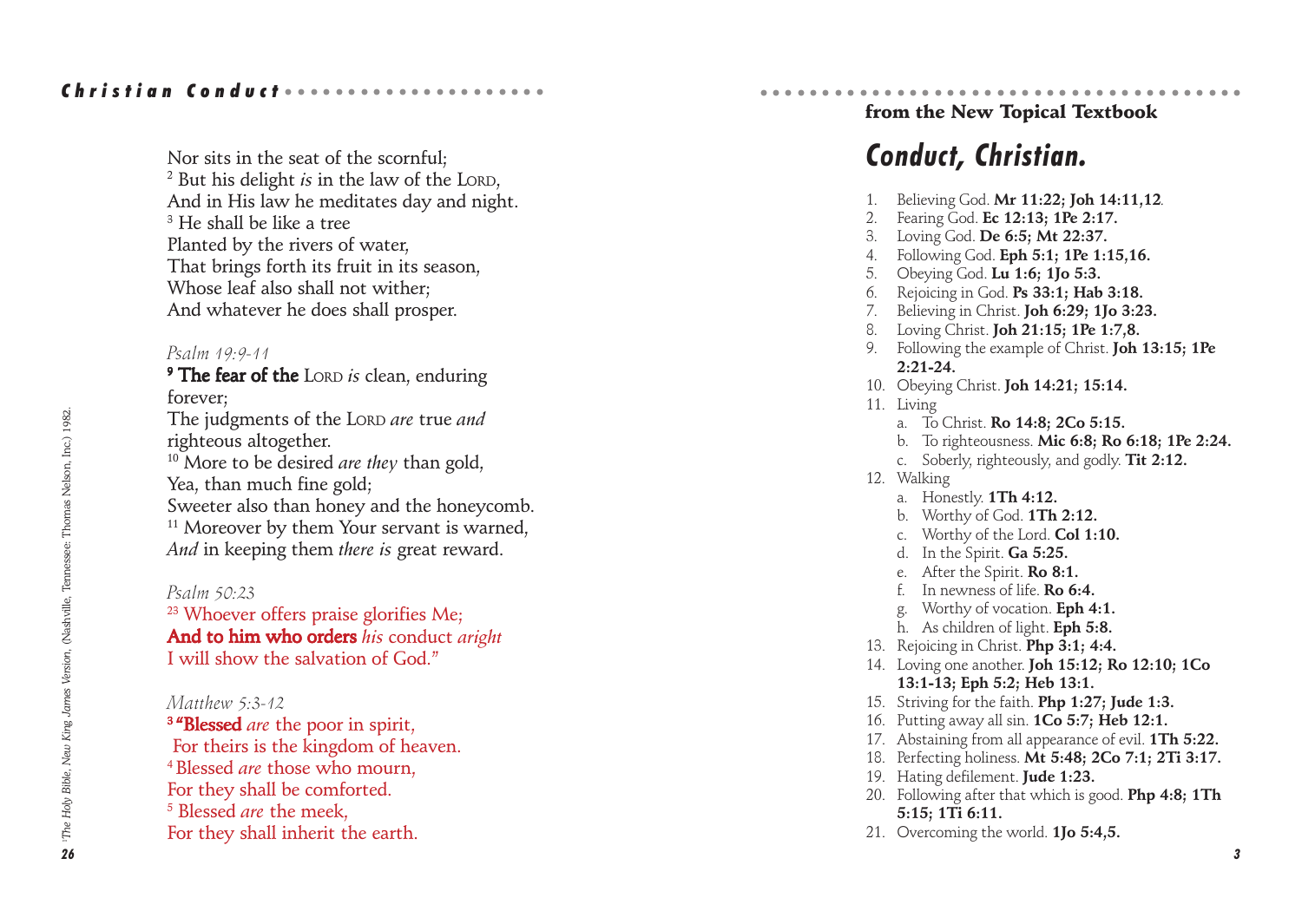## Christian Conductoonoonoonoonoo

- 22. Adorning the gospel. **Mt 5:16; Tit 2:10.**
- 23. Showing a good example. **1Ti 4:12; 1Pe 2:12; Tit 2:7.**
- 24. Abounding in the work of the Lord. **1Co 15:58; 2Co 8:7; 1Th 4:1.**
- 25. Shunning the wicked. **Ps 1:1; 2Th 3:6.**
- 26. Controlling the body. **1Co 9:27; Col 3:5.**
- 27. Subduing the temper. **Eph 4:26; Jas 1:19.**
- 28. Submitting to injuries. **Mt 5:39-41; 1Co 6:7.**
- 29. Forgiving injuries. **Mt 6:14; Ro 12:20.**
- 30. Living peaceably with all. **Ro 12:18; Heb 12:14.**
- 31. Visiting the afflicted. **Mt 25:36; Jas 1:27.**
- 32. Doing as we would be done by. **Mt 7:12; Lu 6:31.**
- 33. Sympathising with others. **Ga 6:2; 1Th 5:14.**
- 34. Honouring others. **Ps 15:4; Ro 12:10.**
- 35. Fulfilling domestic duties. **Eph 6:1-8; 1Pe 3:1-7.**
- 36. Submitting to Authorities. **Ro 13:1-7.**
- 37. Being liberal to others. **Ac 20:35; Ro 12:13.**
- 38. Being contented. **Php 4:11; Heb 13:5.**
- 39. Blessedness of maintaining. **Ps 1:1-3; 19:9-11; 50:23; Mt 5:3-12; Joh 15:10; 7:17**

## *Being liberal to others*

○○○○○○○○○○○○○○○○○○○○○○○○○○○○○○○○○○ ○○○○○

#### *Acts 20:35*

<sup>35</sup> "I have shown you in every way, by laboring like this, that you must support the weak. And remember the words of the Lord Jesus, that He said, 'It is more blessed to give than to receive.<sup>'</sup>

#### *Romans 12:13*

<sup>13</sup> distributing to the needs of the saints, given to hospitality.

## *Being contented*

#### *Philippians 4:1*

1 Therefore, my beloved and longed-for brethren, my joy and crown, so stand fast in the Lord, beloved.

#### *Hebrews 13:5*

<sup>5</sup>*Let your* conduct *be* without covetousness; *be* content with such things as you have. For He Himself has said, "I will never leave you nor forsake you."

## *Blessedness of maintaining*

*Psalm 1:1-3* Blessed *is* the man 1 Who walks not in the counsel of the ungodly, Nor stands in the path of sinners,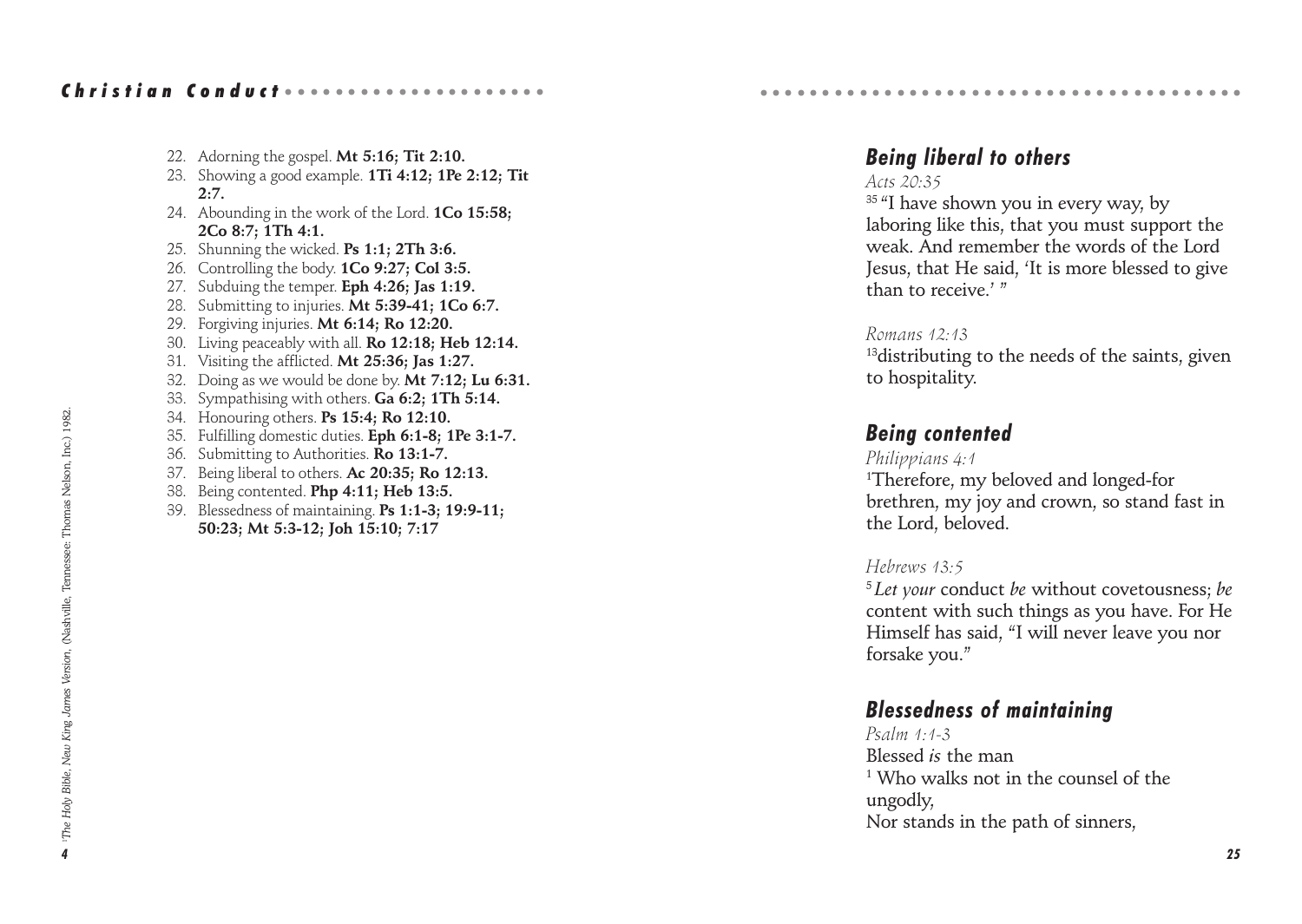the weaker vessel, and as *being* heirs together of the grace of life, that your prayers may not be hindered.

## *Submitting to Authorities*

*Romans 13:1-7*

1 Let every soul be subject to the governing authorities. For there is no authority except from God, and the authorities that exist are appointed by God. 2 Therefore whoever resists the authority resists the ordinance of God, and those who resist will bring judgment on themselves. 3 For rulers are not a terror to good works, but to evil. Do you want to be unafraid of the authority? Do what is good, and you will have praise from the same. 4 For he is God's minister to you for good. But if you do evil, be afraid; for he does not bear the sword in vain; for he is God's minister, an avenger to *execute* wrath on him who practices evil. 5 Therefore *you* must be subject, not only because of wrath but also for conscience' sake. 6 For because of this you also pay taxes, for they are God's ministers attending continually to this very thing.<sup>7</sup> Render therefore to all their due: taxes to whom taxes *are due,* customs to whom customs, fear to whom fear, honor to whom honor.

## *Believing God*

*Mark 11:22* <sup>22</sup> So Jesus answered and said to them, "Have faith in God.

○○○○○○○○○○○○○○○○○○○○○○○○○○○○○○○○○○ ○○○○○

#### *John 14:11,12*

11 "Believe Me that I *am* in the Father and the Father in Me, or else believe Me for the sake of the works themselves. <sup>12</sup> "Most assuredly, I say to you, he who

believes in Me, the works that I do he will do also; and greater *works* than these he will do, because I go to My Father.

## *Fearing God*

*Ecclesiastes 12:13* <sup>13</sup>Let us hear the conclusion of the whole matter: Fear God and keep His commandments, For this is man's all.

#### *1 Peter 2:17*

<sup>17</sup> Honor all *people*. Love the brotherhood. Fear God. Honor the king.

## *Loving God*

*Deuteronomy 6:5*

5 "You shall love the LORD your God with all your heart, with all your soul, and with all your strength.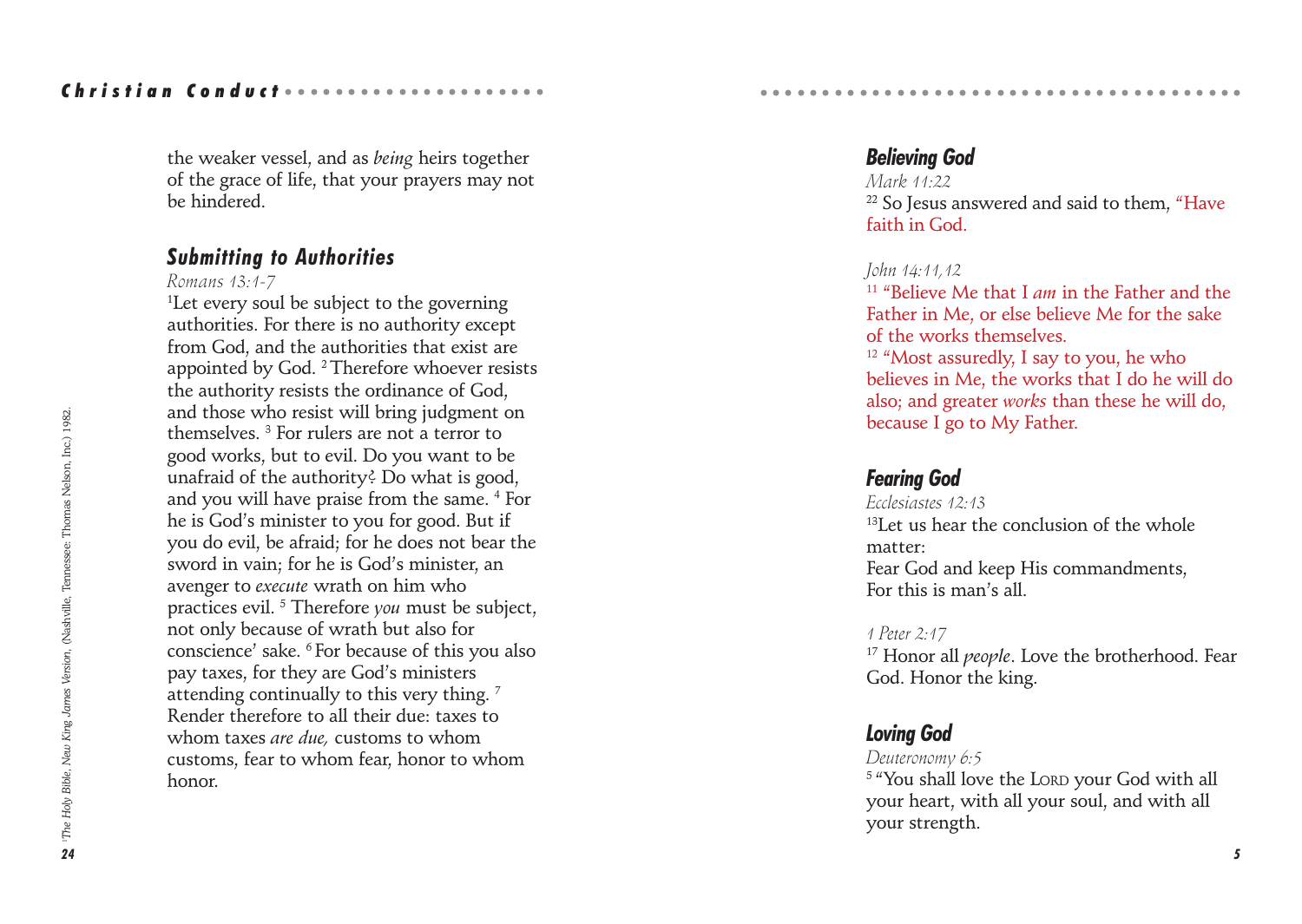#### *Matthew 22:37*

<sup>37</sup> Jesus said to him, " 'You shall love the LORD your God with all your heart, with all your soul, and with all your mind.'

## *Following God*

*Ephesians 5:1* 1 Therefore be imitators of God as dear children.

#### *1 Peter 1:15,16*

15but as He who called you *is* holy, you also be holy in all *your* conduct, <sup>16</sup>because it is written. "Be holy, for I am holy."

## *Obeying God*

*Luke 1:6*

6 And they were both righteous before God, walking in all the commandments and ordinances of the Lord blameless.

#### *1 John 5:3*

3 For this is the love of God, that we keep His commandments. And His commandments are not burdensome.

5 Bondservants, be obedient to those who are your masters according to the flesh, with fear and trembling, in sincerity of heart, as to Christ; <sup>6</sup> not with eyeservice, as men-pleasers, but as bondservants of Christ, doing the will of God from the heart, 7 with goodwill doing service, as to the Lord, and not to men, 8 knowing that whatever good anyone does, he will receive the same from the Lord, whether *he is* a slave or free.

○○○○○○○○○○○○○○○○○○○○○○○○○○○○○○○○○○ ○○○○○

#### *1 Peter 3:1-7*

1 Wives, likewise, *be* submissive to your own husbands, that even if some do not obey the word, they, without a word, may be won by the conduct of their wives, <sup>2</sup> when they observe your chaste conduct *accompanied* by fear. 3 Do not let your adornment be *merely* outward – arranging the hair, wearing gold, or putting on *fine* apparel – 4 rather *let it be* the hidden person of the heart, with the incorruptible *beauty* of a gentle and quiet spirit, which is very precious in the sight of God. 5 For in this manner, in former times, the holy women who trusted in God also adorned themselves, being submissive to their own husbands, 6 as Sarah obeyed Abraham, calling him lord, whose daughters you are if you do good and are not afraid with any terror. 7 Husbands, likewise, dwell with *them* with understanding, giving honor to the wife, as to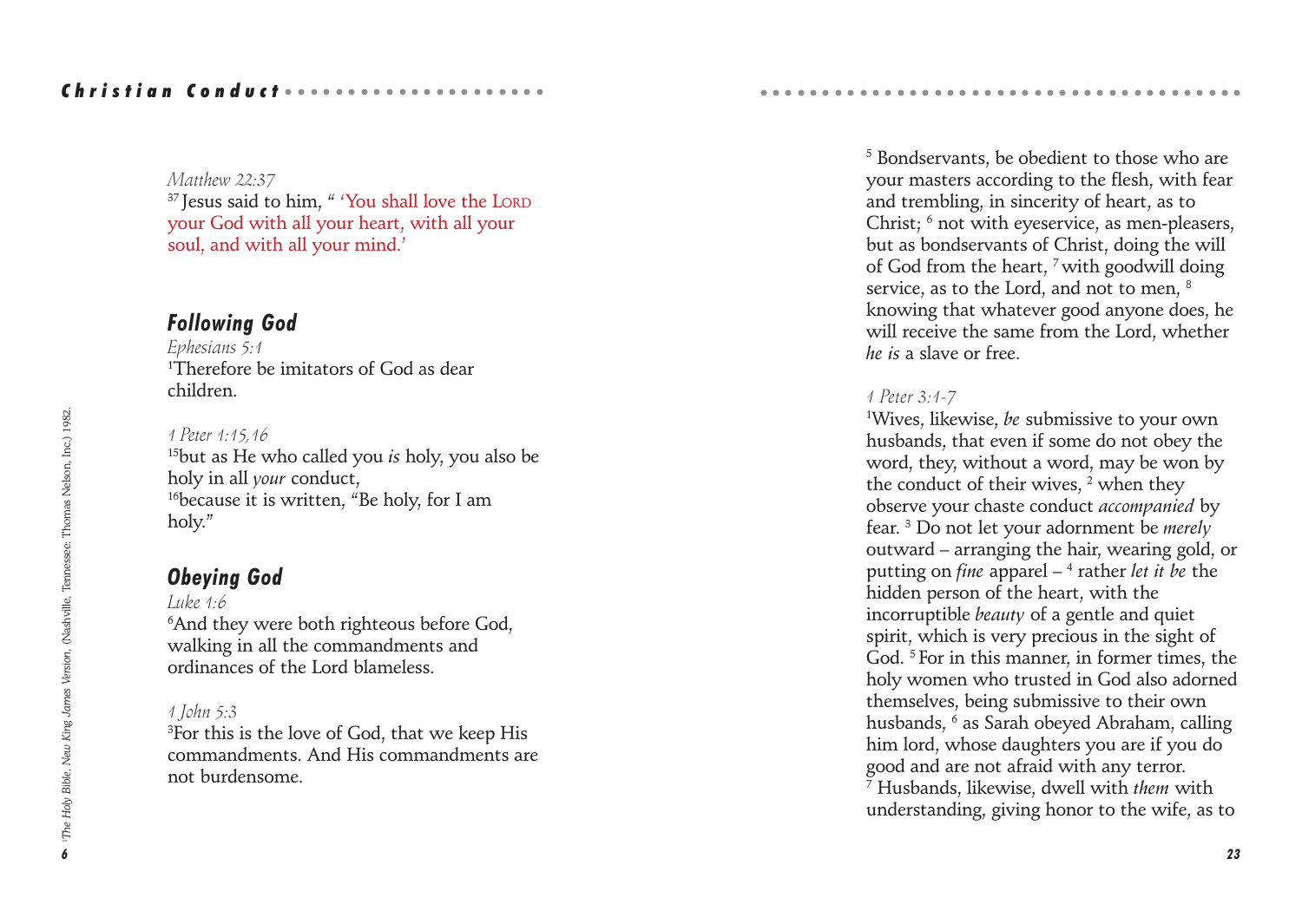## *Sympathising with others*

*Galatians 6:2*  $^{\rm 2}$  Bear one another's burdens, and so fulfill the law of Christ.

## *1 Thessalonians 5:14*

<sup>14</sup> Now we exhort you, brethren, warn those who are unruly, comfort the fainthearted, uphold the weak, be patient with all.

## *Honouring others*

*Psalm 15:4*

4 In whose eyes a vile person is despised, But he honors those who fear the LORD: He *who* swears to his own hurt and does not change;

## *Romans 12:10*

<sup>10</sup> *Be* kindly affectionate to one another with brotherly love, in honor giving preference to one another;

## *Fulfilling domestic duties*

## *Ephesians 6:1-8*

Children, obey your parents in the Lord, for this is right. 2 "Honor your father and mother," which is the first commandment with promise: 3 "that it may be well with you and you may live long on the earth." 4 And you, fathers, do not provoke your children to wrath, but bring them up in the training and admonition of the Lord.

*Rejoicing in God Psalm 33:1* <sup>1</sup>Rejoice in the LORD, O you righteous! *For* praise from the upright is beautiful.

○○○○○○○○○○○○○○○○○○○○○○○○○○○○○○○○○○ ○○○○○

## *Habakkuk 3:18*

 $18$  Yet I will rejoice in the LORD, I will joy in the God of my salvation.

## *Believing in Christ*

*John 6:29*  $29$ Jesus answered and said to them, "This is the work of God, that you believe in Him whom He sent."

## *1 John 3:23*

<sup>23</sup>And this is His commandment: that we should believe on the name of His Son Jesus Christ and love one another, as He gave us commandment.

## *Loving Christ*

## *John 21:15*

<sup>15</sup> So when they had eaten breakfast, Jesus said to Simon Peter, "Simon, son of Jonah, do you love Me more than these?" He said to Him, "Yes, Lord; You know that I love You." He said to him, "Feed My lambs."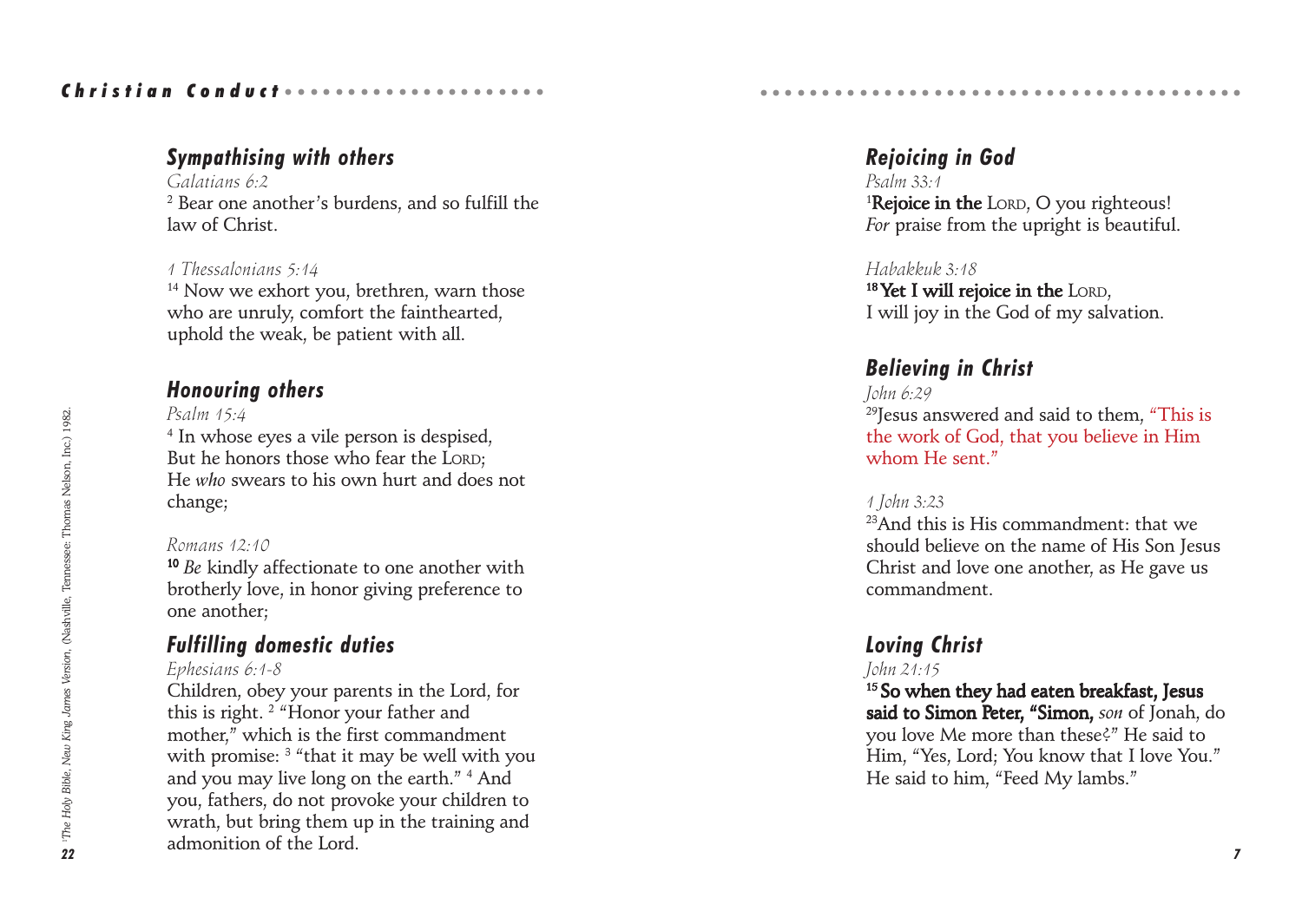#### *1 Peter 1:7,8*

7 that the genuineness of your faith, *being* much more precious than gold that perishes, though it is tested by fire, may be found to praise, honor, and glory at the revelation of Jesus Christ, 8whom having not seen you love. Though now you do not see *Him,* yet believing, you rejoice with joy inexpressible and full of glory,

## *Following the example of Christ*

*John 13:15* <sup>15</sup> "For I have given you an example, that you should do as I have done to you.

#### *1 Peter 2:21-24*

<sup>21</sup>For to this you were called, because Christ also suffered for us, leaving us an example, that you should follow His steps: <sup>22</sup>"Who committed no sin. Nor was deceit found in His mouth"; 22who, when He was reviled, did not revile in return; when He suffered, He did not threaten, but committed *Himself* to Him who judges righteously; 24who Himself bore our sins in His own body on the tree, that we, having died to sins, might live for righteousness – by whose stripes you were healed.

## *Living peaceably with all*

○○○○○○○○○○○○○○○○○○○○○○○○○○○○○○○○○○ ○○○○○

*Romans 12:18*  $18$  If it is possible, as much as depends on you, live peaceably with all men.

#### *Hebrews 12:14*

14 Pursue peace with all *people,* and holiness, without which no one will see the Lord:

## *Visiting the afflicted*

#### *Matthew 25:36*

36 'I *was* naked and you clothed Me; I was sick and you visited Me; I was in prison and you came to Me.'

#### *James 1:27*

<sup>27</sup> Pure and undefiled religion before God and the Father is this: to visit orphans and widows in their trouble, *and* to keep oneself unspotted from the world.

## *Doing as we would be done by*

## *Matthew 7:12*

<sup>12</sup> "Therefore, whatever you want men to do to you, do also to them, for this is the Law and the Prophets.

#### *Luke 6:31*

<sup>31</sup> "And just as you want men to do to you, you also do to them likewise.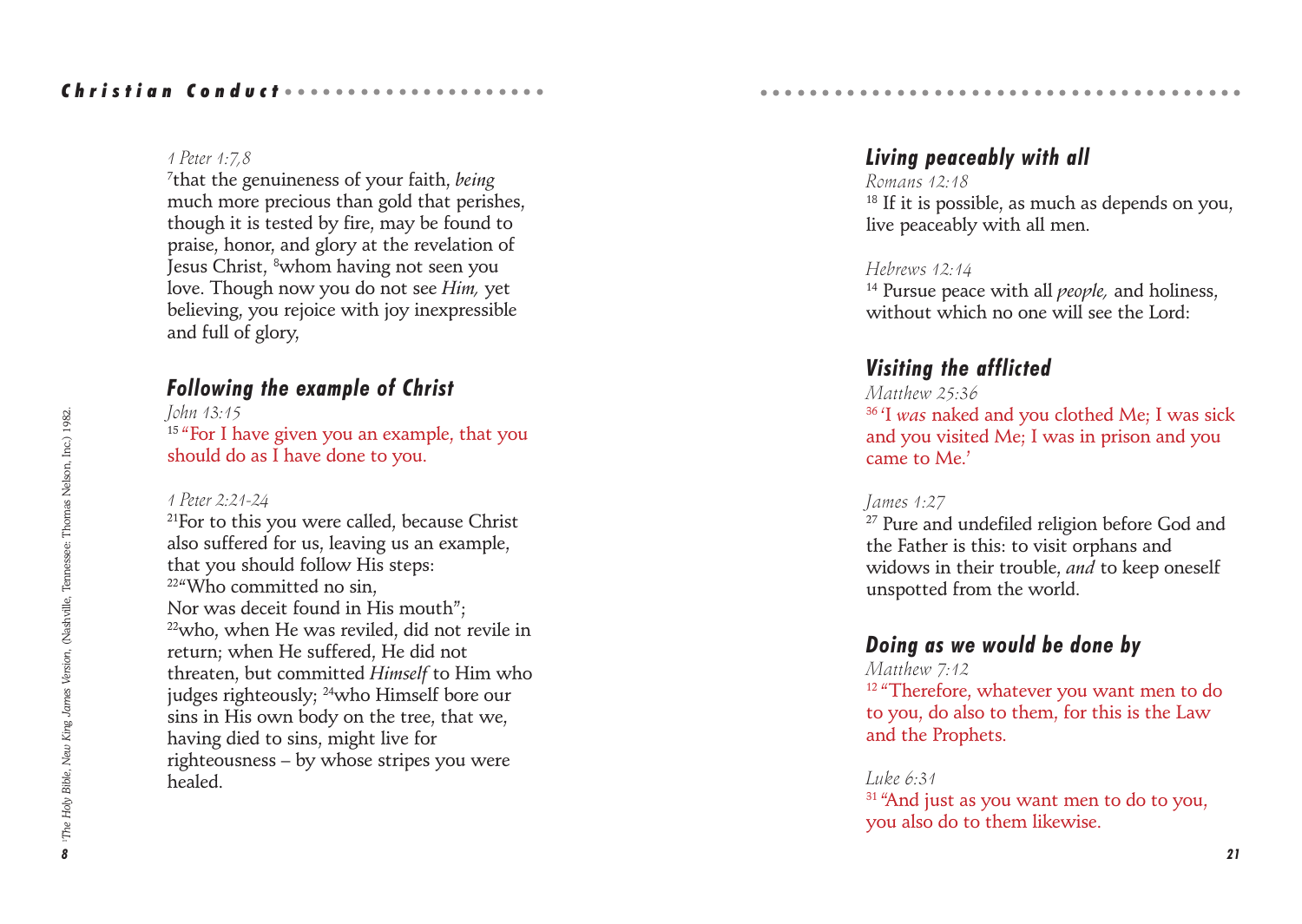## Christian Conduct ................

#### *James 1:19*

<sup>19</sup> So then, my beloved brethren, let every man be swift to hear, slow to speak, slow to wrath;

## *Submitting to injuries*

*Matthew 5:39-41*

<sup>39</sup> "But I tell you not to resist an evil person. But whoever slaps you on your right cheek, turn the other to him also. 40 "If anyone wants to sue you and take away your tunic, let him have *your* cloak also. 41 "And whoever compels you to go one mile, go with him two.

#### *1 Corinthians 6:7*

7 Now therefore, it is already an utter failure for you that you go to law against one another. Why do you not rather accept wrong? Why do you not rather *let yourselves* be cheated?

## *Forgiving injuries*

*Matthew 6:14* <sup>14</sup> "For if you forgive men their trespasses, your heavenly Father will also forgive you.

## *Romans 12:20*

 $20$  Therefore "If your enemy is hungry, feed him; If he is thirsty, give him a drink; For in so doing you will heap coals of fire on his head."

## *Obeying Christ*

#### *John 14:21*

<sup>21</sup><sup>4</sup>He who has My commandments and keeps them, it is he who loves Me. And he who loves Me will be loved by My Father, and I will love him and manifest Myself to him."

○○○○○○○○○○○○○○○○○○○○○○○○○○○○○○○○○○ ○○○○○

#### *John 15:14*

<sup>14 "</sup>You are My friends if you do whatever I command you.

# *Living. . .*

## *. . . to Christ*

#### *Romans 14:8*

8 For if we live, we live to the Lord; and if we die, we die to the Lord. Therefore, whether we live or die, we are the Lord's.

#### *2 Corinthians 5:15*

<sup>15</sup> and He died for all, that those who live should live no longer for themselves, but for Him who died for them and rose again.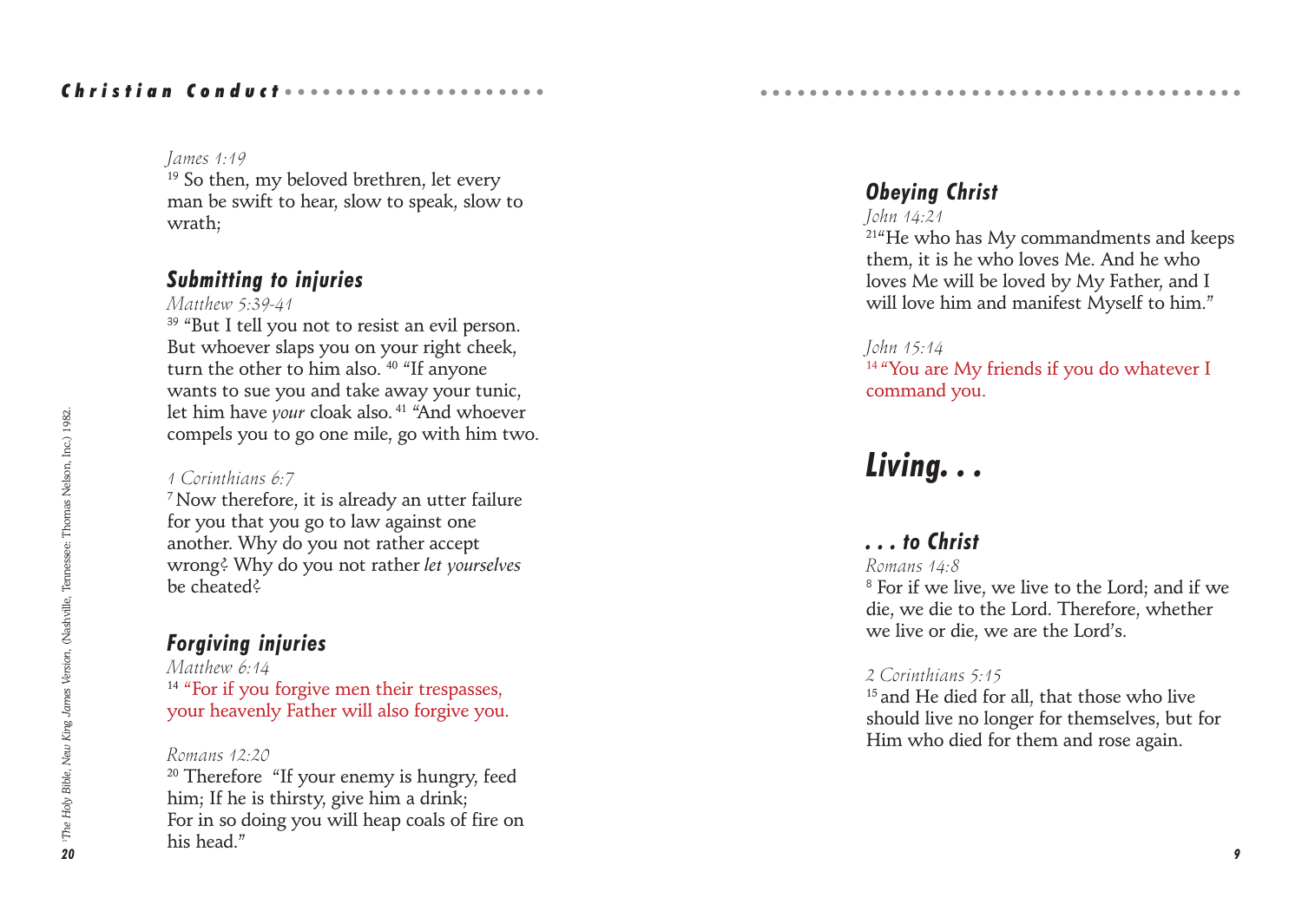#### *. . . to Righteousness Micah 6:8*

<sup>8</sup> He has shown you. O man, what *is* good; And what does the LORD require of you But to do justly, To love mercy, And to walk humbly with your God?

*Romans 6:18* 18And having been set free from sin, you became slaves of righteousness.

#### *1 Peter 2:24*

<sup>24</sup>who Himself bore our sins in His own body on the tree, that we, having died to sins, might live for righteousness – by whose stripes you were healed.

## *. . . Soberly, righteously and godly*

*Titus 2:12*

<sup>12</sup>teaching us that, denying ungodliness and worldly lusts, we should live soberly, righteously, and godly in the present age,

## *Shunning the wicked*

○○○○○○○○○○○○○○○○○○○○○○○○○○○○○○○○○○ ○○○○○

*Psalm 1:1* 1 Blessed *is* the man Who walks not in the counsel of the ungodly, Nor stands in the path of sinners, Nor sits in the seat of the scornful;

#### *2 Thessalonians 3:6*

 $^6$  But we command you, brethren, in the name of our Lord Jesus Christ, that you withdraw from every brother who walks disorderly and not according to the tradition which he received from us.

## *Controlling the body*

## *1 Corinthians 9:27*

27 But I discipline my body and bring *it* into subjection, lest, when I have preached to others, I myself should become disqualified.

## *Colossians 3:5*

5 Therefore put to death your members which are on the earth: fornication, uncleanness, passion, evil desire, and covetousness, which is idolatry.

## *Subduing the temper*

*Ephesians 4:26*  $26$  "Be angry, and do not sin": do not let the sun go down on your wrath,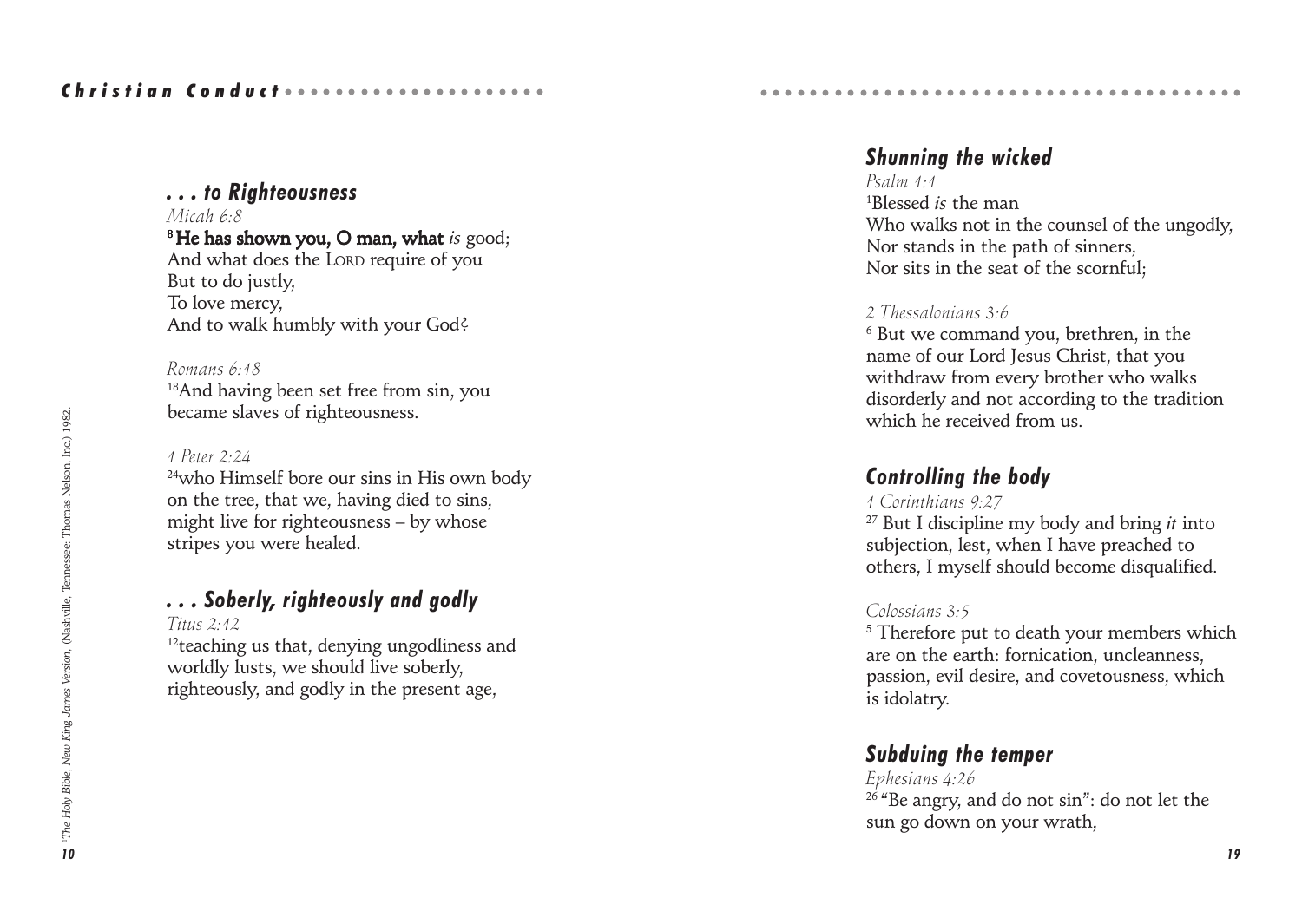#### *1 Peter 2:12*

<sup>12</sup> having your conduct honorable among the Gentiles, that when they speak against you as evildoers, they may, by *your* good works which they observe, glorify God in the day of visitation.

#### *Titus 2:7*

7 in all things showing yourself *to be* a pattern of good works; in doctrine *showing* integrity, reverence, incorruptibility,

## *Abounding in the work of the Lord*

*1 Corinthians 15:58*

58 Therefore, my beloved brethren, be steadfast, immovable, always abounding in the work of the Lord, knowing that your labor is not in vain in the Lord.

#### *2 Corinthians 8:7*

 $^7$  But as you abound in everything – in faith, in speech, in knowledge, in all diligence, and in your love for us – *see* that you abound in this grace also.

#### *1 Thessalonians 4:1*

1 Finally then, brethren, we urge and exhort in the Lord Jesus that you should abound more and more, just as you received from us how you ought to walk and to please God;

# *Walking. . .*

○○○○○○○○○○○○○○○○○○○○○○○○○○○○○○○○○○ ○○○○○

## *. . . Honestly*

*1 Thessalonians 4:12*

<sup>12</sup> that you may walk properly toward those who are outside, and *that* you may lack nothing.

## *. . . worthy of God*

*1 Thessalonians 2:12*

<sup>12</sup> that you would walk worthy of God who calls you into His own kingdom and glory.

## *. . . in the Spirit*

*Galatians 5:25* <sup>25</sup> If we live in the Spirit, let us also walk in the Spirit.

## *. . . after the Spirit*

#### *Romans 8:1*

*1 There is* therefore now no condemnation to those who are in Christ Jesus, who do not walk according to the flesh, but according to the Spirit.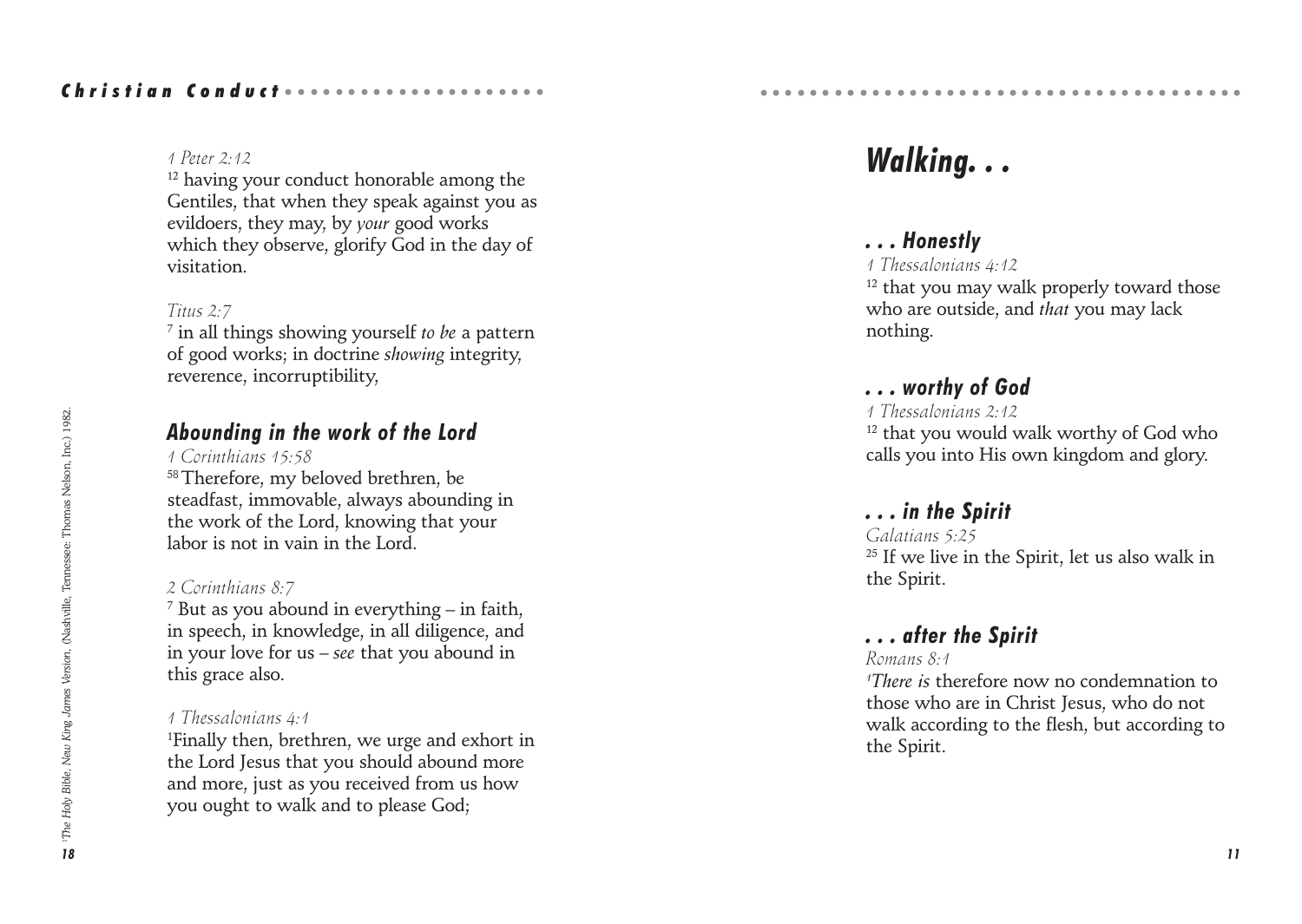## *. . . in the newness of life*

#### *Romans 6:4*

4 Therefore we were buried with Him through baptism into death, that just as Christ was raised from the dead by the glory of the Father, even so we also should walk in newness of life.

## *. . . worthy of vocation*

#### *Ephesians 4:1*

1 I, therefore, the prisoner of the Lord, beseech you to walk worthy of the calling with which you were called,

## *. . . as children of light*

*Ephesians 5:8* 8 For you were once darkness, but now *you are* light in the Lord. Walk as children of light

## *Rejoicing in Christ*

*Philippians 3:1* 1 Finally, my brethren, rejoice in the Lord. For me to write the same things to you *is* not tedious, but for you *it is* safe.

*Philippians 4:4* 4 Rejoice in the Lord always. Again I will say, rejoice!

#### *1 Timothy 6:11*

<sup>11</sup> But you, O man of God, flee these things and pursue righteousness, godliness, faith, love, patience, gentleness.

○○○○○○○○○○○○○○○○○○○○○○○○○○○○○○○○○○ ○○○○○

## *Overcoming the world*

## *1 John 5:4,5*

4 For whatever is born of God overcomes the world. And this is the victory that has overcome the world – our faith.  $5$  Who is he who overcomes the world, but he who believes that Jesus is the Son of God?

## *Adorning the gospel*

*Matthew 5:17* <sup>17</sup> "Do not think that I came to destroy the Law or the Prophets. I did not come to destroy but to fulfill.

## *Titus 2:10*

 $10$  not pilfering, but showing all good fidelity. that they may adorn the doctrine of God our Savior in all things.

## *Showing a good example*

*1 Timothy 4:12* <sup>12</sup>Let no one despise your youth, but be an example to the believers in word, in conduct, in love, in spirit, in faith, in purity.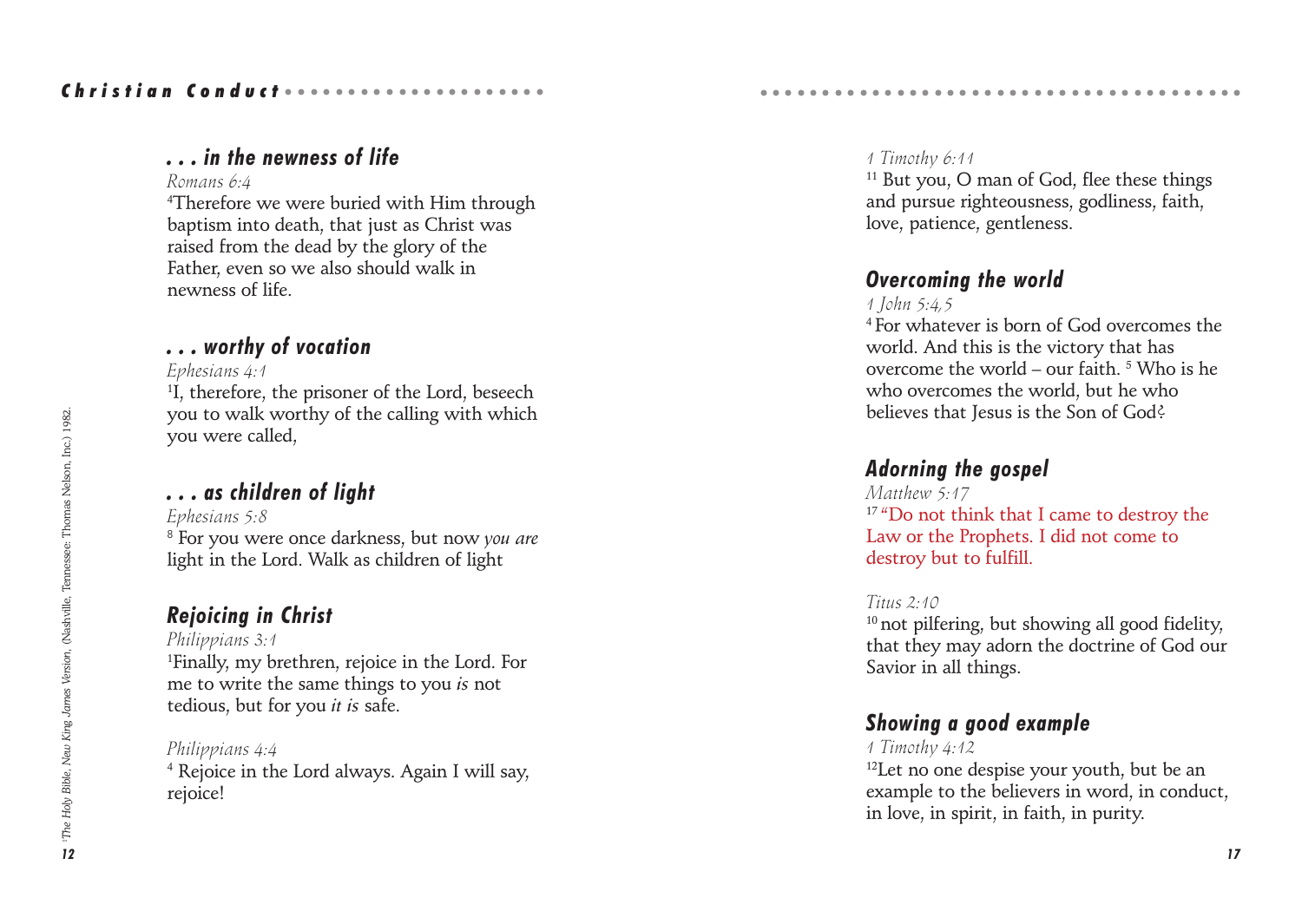#### *2 Corinthians 7:1*

1 Therefore, having these promises, beloved, let us cleanse ourselves from all filthiness of the flesh and spirit, perfecting holiness in the fear of God.

## *2 Timothy 3:17*

<sup>17</sup> that the man of God may be complete, thoroughly equipped for every good work.

## *Hating defilement*

#### *Jude 23*

23 but others save with fear, pulling *them* out of the fire, hating even the garment defiled by the flesh.

## *Following after that which is good*

#### *Philippians 4:8*

<sup>8</sup> Finally, brethren, whatever things are true, whatever things *are* noble, whatever things *are* just, whatever things *are* pure, whatever things *are* lovely, whatever things *are* of good report, if *there is* any virtue and if *there is* anything praiseworthy – meditate on these things.

## *1 Thessalonians 5:15*

<sup>15</sup> See that no one renders evil for evil to anyone, but always pursue what is good both for yourselves and for all.

## *Loving one another*

○○○○○○○○○○○○○○○○○○○○○○○○○○○○○○○○○○ ○○○○○

*John 15:12* <sup>12</sup> "This is My commandment, that you love one another as I have loved you.

#### *Romans 12:10*

<sup>10</sup>*Be* kindly affectionate to one another with brotherly love, in honor giving preference to one another;

## *1 Corinthians 13:1-13*

1 Though I speak with the tongues of men and of angels, but have not love, I have become sounding brass or a clanging cymbal.<sup>2</sup> And though I have *the gift of* prophecy, and understand all mysteries and all knowledge, and though I have all faith, so that I could remove mountains, but have not love, I am nothing. 3 And though I bestow all my goods to feed *the poor,* and though I give my body to be burned, but have not love, it profits me nothing. 4 Love suffers long *and* is kind; love does not envy; love does not parade itself, is not puffed up; <sup>5</sup> does not behave rudely, does not seek its own, is not provoked, thinks no evil; 6 does not rejoice in iniquity, but rejoices in the truth; 7 bears all things, believes all things, hopes all things, endures all things.8 Love never fails. But whether *there are* prophecies, they will fail; whether *there are* tongues, they will cease; whether *there is* knowledge, it will vanish away. <sup>9</sup> For we